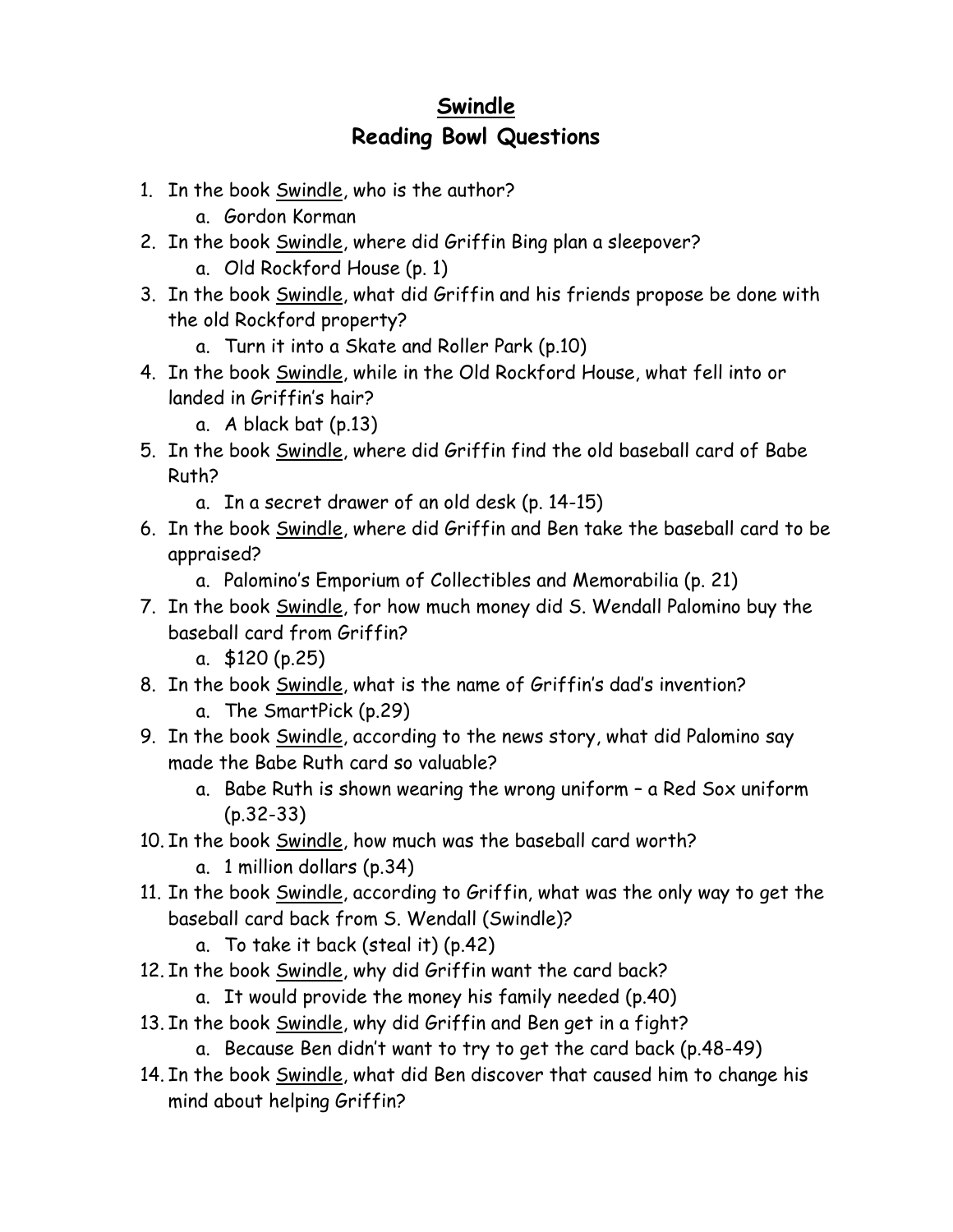- a. That Griffin's family was selling their house due to money problems. (p.56-57)
- 15. In the book Swindle, what else was guarding Palomino's Emporium besides a gate and a burglar alarm?
	- a. A dog, Luthor a big Doberman (p.61)
- 16. In the book Swindle, who did Griffin and Ben ask to help deal with Luthor, the guard dog?
	- a. Savannah (p.65)
- 17. In the book Swindle, Ben's father helped Griffin and Ben figure out the code to the alarm at Palomino's by suggesting it might be the serial number from what?
	- a. USS Enterprise from the original 1960s TV show Star Trek. (p.73)
- 18. In the book Swindle, where did Griffin get the idea for getting inside Palomino's Emporium?
	- a.  $A 5<sup>th</sup>$  grade project on the Trojan War (p.80)
- 19. In the book Swindle, how did Ben get inside the store after hours?
	- a. He was hiding in a crate that was taken into the Emporium just before it was locked up for the night. (p.81-84)
- 20. In the book Swindle, what did Ben do while he was waiting in the crate?
	- a. Fell asleep (p.89)
- 21. In the book Swindle, what was missing from the Emporium when Griffin and Ben sneaked in to get the baseball card?
	- a. The safe (p.91)
- 22.In the book Swindle, what was Palomino's home address?
	- a. 531 Park Avenue Extension (p.98)
- 23.In the book Swindle, who is Mr. Mulroney?
	- a. Palomino's neighbor at 530 who sits on his porch watching the neighborhood all the time. (p.102-104)
- 24. In the book Swindle, why did Ben and Griffin go to the Cedarville Building Department?
	- a. To get the house plans for Palomino's house (p.111)
- 25.In the book Swindle, why did Griffin invite so many of his classmates to help with the heist?
	- a. Each had special skills needed to make the planned heist work (p.119)
- 26.In the book Swindle, for what reason did Griffin say they needed to get the baseball card aside from the money?
	- a. To teach Swindle a lesson for trying to take advantage of two kids. (p.123)
- 27. In the book Swindle, what game did Logan get Mr. Mulroney to teach him?
	- a. Backgammon (p. 135)